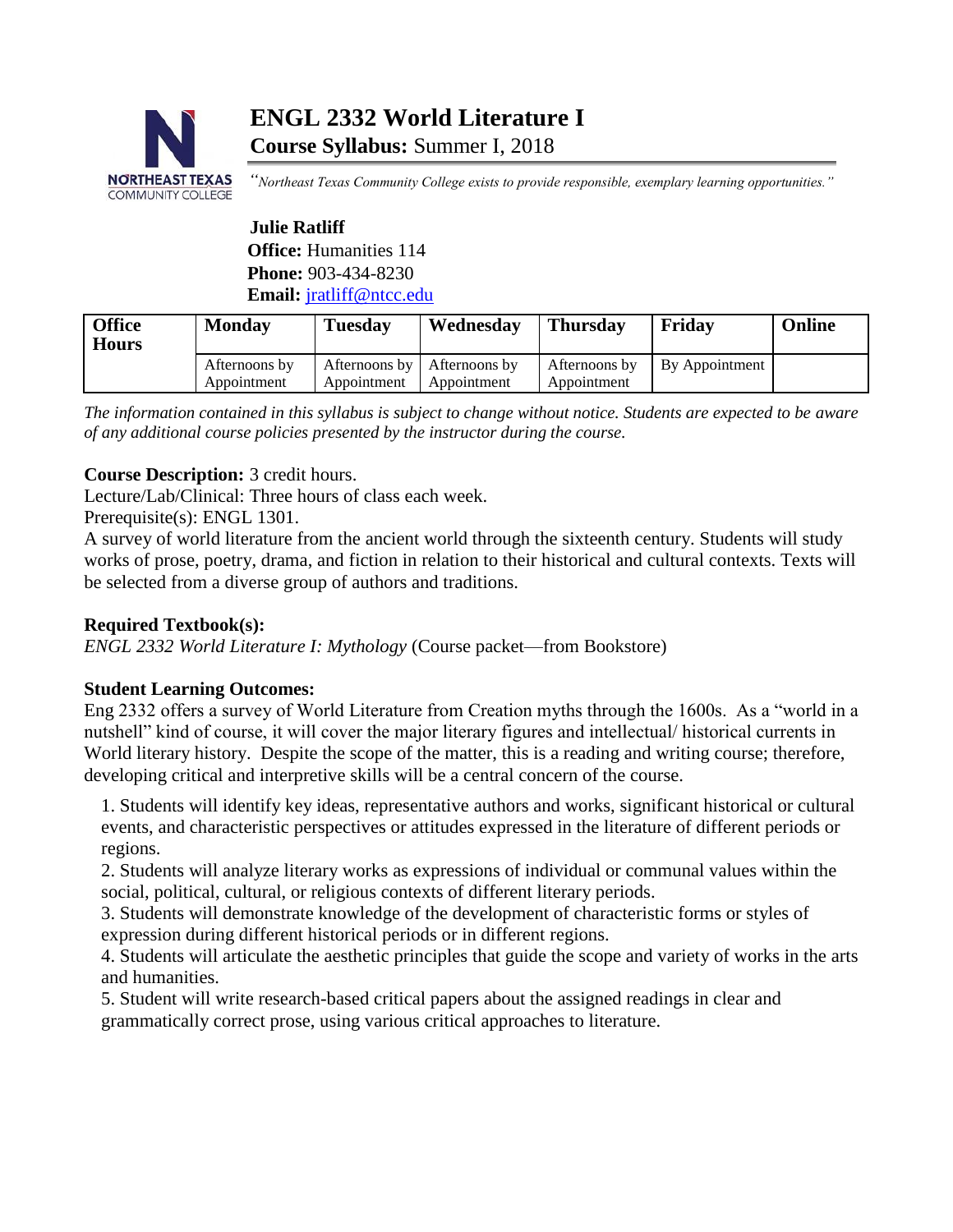## **Evaluation/Grading Policy:**

| Participation                              |            |                   |             |
|--------------------------------------------|------------|-------------------|-------------|
| (Attendance, Quizzes, In-Class Activities) | $200$ pts  | 900 and above     | A           |
| Assignments                                |            | 800-899           | B           |
| (Summaries, Presentations, Analysis)       | 600 pts.   | 700-799           | $\mathbf C$ |
| <b>Tests</b>                               |            | 600-699           |             |
| ("mid-term" and final)                     | $200$ pts  | F<br><b>Below</b> |             |
|                                            | $1000$ pts |                   |             |

#### **Tests/Exams:**

The class is scheduled to have two tests—a mid-term on Day Five and final on Day 11. They will be short answer and essay. If all assignments come in on time and complete, the class can "work off" one or both of the tests.

### **Assignments:**

**Quizzes**: I like short quizzes that do not take up too much valuable class time. If you've given the assignment some effort, the quizzes should not be a problem as they will be literal questions over major issues in the reading for the day. I reserve the right to give a quiz at the beginning, middle or end of class. At four hours a day, that might offer a lot of opportunities for quizzes.

**Readings**: Most readings will come directly from the Course Packet, and their order can be found on the syllabus. However, a couple of readings will be found online (the addresses are in the course packet), and one reading, *Sandman: Season of Mists,* is a Graphic Novel you'll find on reserve at the library. By the end of week one, there will be two copies of the Graphic Novel on reserve at the library; a third copy may be "borrowed" from the teacher overnight after week one.

**Summaries & Analysis:** Several times during the intersession, you will be given short writing/research assignment to do. For each, you will need to bring a summary for the other members of class, and for two there will be an analysis writing to do. Each assignment will have a different topic, but all should be typed and in "standard" manuscript form (i.e. one-inch margins, double-spaced, and with appropriate MLA documentation when necessary).

**Presentations:** As part of a pair or singularly, you will be responsible for two presentations during the intersession—one on a hero and one on a modern adaptation of myth. In general, you will be informing your classmates about a work that, in an ideal world, would be covered by the class as a whole, but due to time limitations that is not possible. The group will be responsible for providing a 10-15 minute presentation. Groups will fill out personal and group evaluations. We will have some time from class to work on these projects.

**Tests**: The class is scheduled to have two tests—a mid-term on Day Five and final on Day 11. They will be short answer and essay. If all assignments come in on time and complete, the class can "work off" one or both of the tests.

**Late Assignments:** I do not accept late assignments. Important Due dates are announced clearly in the syllabus and all due dates are repeated in class regularly.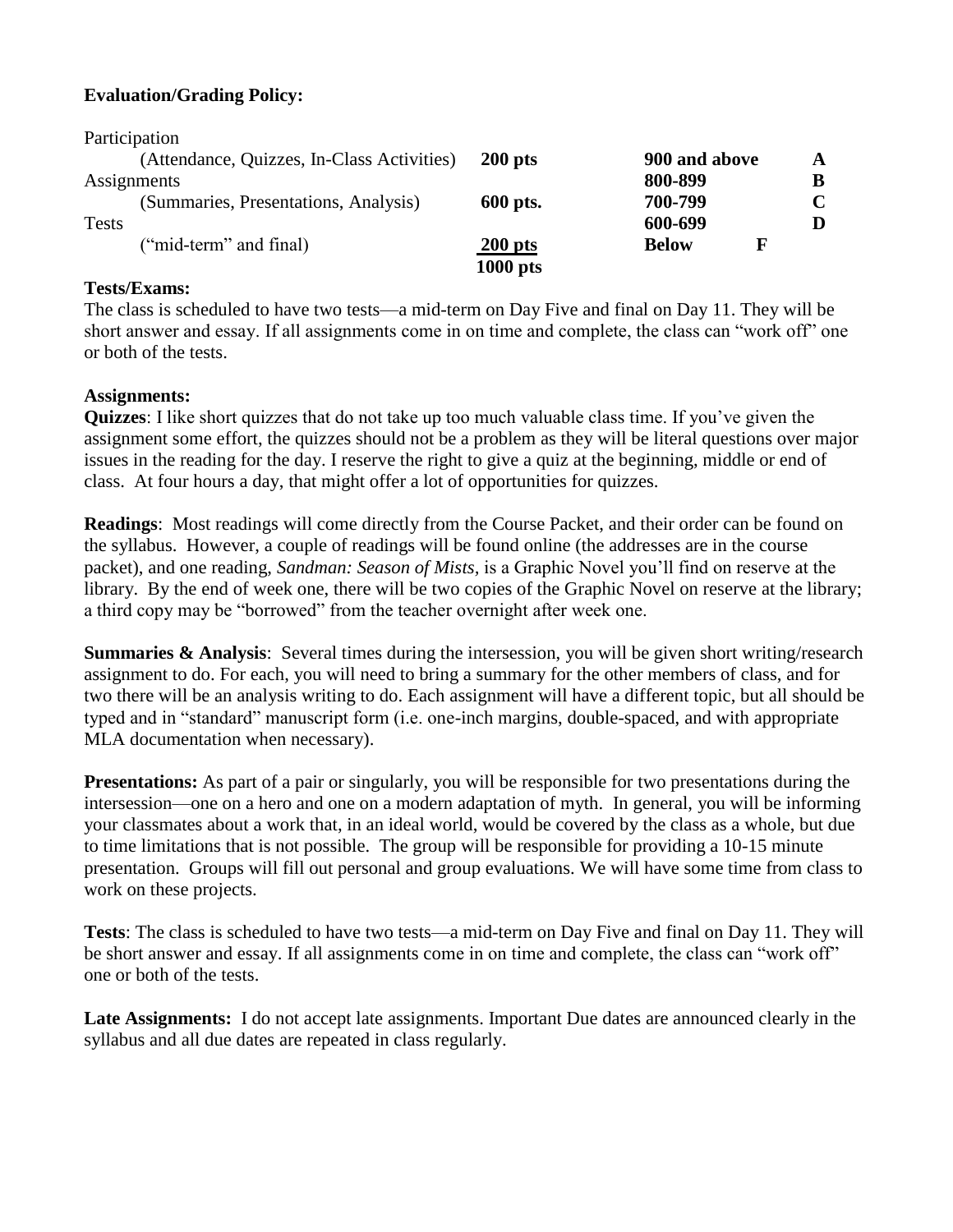#### **Student Responsibilities/Expectations:**

**Attendance**: Attendance is mandatory. Remember, we meet only for 12 days, and the course is heavily based on participation. It is very easy to fall behind if you miss. No work missed may be made up. If you do need to miss, please remember to ask classmates for notes so you can catch up.

**Participation:** This course is primarily done through discussion and interaction. If you have done the reading, prepared your assignments on time, and make an effort to be involved in the class activities, this should not be a problem. **But you will have to keep up with the readings.**

**Schedule:** You should have read everything scheduled **before** you get to class. When an assignment calls for "selections from," we will divide up the overall reading among various members of the class, so you may not be reading the same examples the person on your right reads.

**Schedule:** You should have read everything scheduled before you get to class.

Week 1: Course Introductions / Project Assignments  *In the Beginning,* p. 2-20 / **Assignment 1: Summary Due** *The Flood,* p. 20-31 **Assignment 1: Analysis Due by Midnight**

**Week 2:** *Love and Loss,* p. 31-52 / **Assignment 2: Summary Due** *Romeo and Juliette* from internet—[\(http://shakespeare.mit.edu/romeo\\_juliet/\)](http://shakespeare.mit.edu/romeo_juliet/) or *Mid-Summer Night's Dream* (http: //shakespeare.mit.edu/midsummer/) *Love and Loss,* p. 52-70 / **Assignment 2: Analysis Due** 

**Week 3:** *Heroes and Monsters,* p. 71-80 / **Assignment 3: Summary Due** *Heroes and Monsters,* p. 80- 116 / **Assignment 3: First Third Presentations** *Beowulf—*from internet (http**:** [www.humanities.mcmaster.ca/~beowulf/main.html](http://www.humanities.mcmaster.ca/~beowulf/main.html) **Assignment 3: Second Third Presentations**

**Week 4:** *Gawain and the Green Knight—*from internet (http: //alliteration.net/Pearl.htm) *The Wife of Bath's Prologue and Tale—*from internet [\(http://www.luminarium.org/medlit/wife.htm](http://www.luminarium.org/medlit/wife.htm)

**Assignment 3: Final Third Presentations** *The End,* p. 116-139

**Week 5:** *The End,* p. 116-139 & *Sandman: Season of Mists* July 4th Holiday—No Class *Sandman: Season of Mists /* **Assignment 4: Summary Due Assignment 4: "Today" Presentations / Final**

### **NTCC Academic Honesty Statement:**

"Students are expected to complete course work in an honest manner, using their intellects and resources designated as allowable by the course instructor. Students are responsible for addressing questions about allowable resources with the course instructor. NTCC upholds the highest standards of academic integrity. This course will follow the NTCC Academic Honesty policy stated in the Student Handbook."